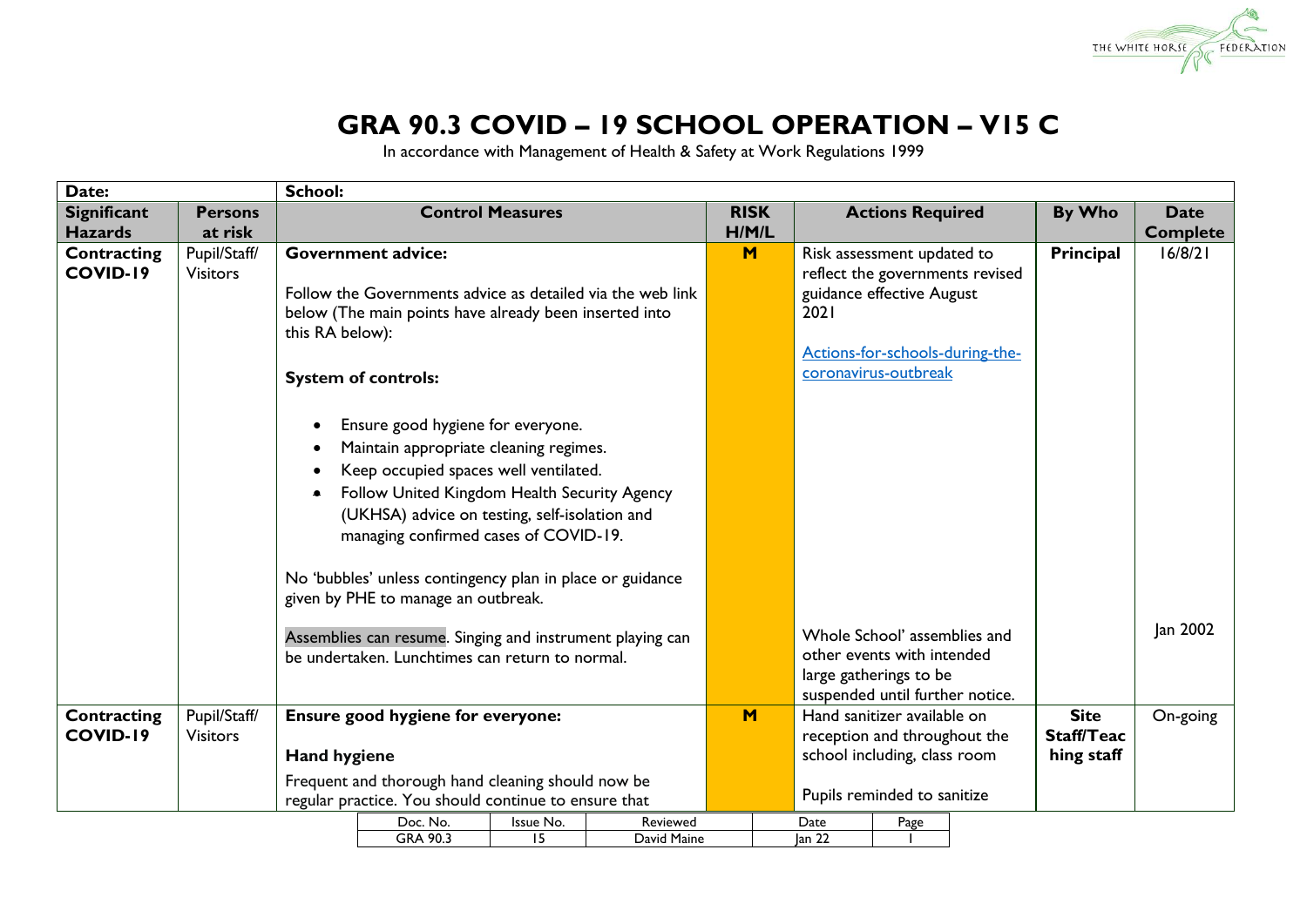

|                         |                                 | everyone clean their hands regularly. This can be done<br>with soap and water or hand sanitiser.                                                                                                                                                                                                                                                                                                                       |     | hands regularly throughout the<br>day                                                                                         |                                 |          |
|-------------------------|---------------------------------|------------------------------------------------------------------------------------------------------------------------------------------------------------------------------------------------------------------------------------------------------------------------------------------------------------------------------------------------------------------------------------------------------------------------|-----|-------------------------------------------------------------------------------------------------------------------------------|---------------------------------|----------|
|                         |                                 | <b>Respiratory hygiene</b>                                                                                                                                                                                                                                                                                                                                                                                             |     |                                                                                                                               |                                 |          |
|                         |                                 | The 'catch it, bin it, kill it' approach continues to be very<br>important.                                                                                                                                                                                                                                                                                                                                            |     | Pupils in courage to follow the<br>'catch it, bin it, kill it' approach                                                       | <b>Teaching</b><br>staff        |          |
|                         |                                 | Use of personal protective equipment (PPE)                                                                                                                                                                                                                                                                                                                                                                             |     | Bins are emptied daily by Site<br>Staff.                                                                                      | <b>Site Staff</b>               |          |
|                         |                                 | Face coverings are now recommended in communal areas<br>in all schools for adults and for pupils from year 7<br>onwards                                                                                                                                                                                                                                                                                                |     |                                                                                                                               | Principal                       | Jan 2022 |
|                         |                                 | From 27 January, staff and pupils should follow wider<br>advice on face coverings outside of school, including on<br>transport to and from school.                                                                                                                                                                                                                                                                     |     |                                                                                                                               |                                 |          |
| Contracting<br>COVID-19 | Pupil/Staff/<br><b>Visitors</b> | Maintain appropriate cleaning regimes, using<br>standard products such as detergents                                                                                                                                                                                                                                                                                                                                   | M   | COVID approved detergent<br>available throughout the school                                                                   | <b>Site</b><br><b>Manager</b>   | On-going |
|                         |                                 | Maintain appropriate cleaning regimes, using standard<br>products such as detergents that are effective against<br>enveloped viruses                                                                                                                                                                                                                                                                                   |     | Site cleaning staff are operating<br>an enhanced cleaning schedule                                                            |                                 |          |
|                         |                                 |                                                                                                                                                                                                                                                                                                                                                                                                                        |     | Teaching staff to clean frequent<br>touch points during the school<br>day within the class rooms                              | <b>Teaching</b><br>staff        |          |
| Contracting<br>COVID-19 | Pupil/Staff/<br><b>Visitors</b> | Keep occupied spaces well ventilated<br>Identify any poorly ventilated spaces as part of your risk<br>assessment and take steps to improve fresh air flow in<br>these areas, giving particular consideration when visitors<br>are on site, for meetings.<br>Opening external windows can improve natural ventilation,<br>and in addition, opening internal doors can also assist with<br>creating a throughput of air. | $M$ | Teachers open windows/doors<br>at the start of each lesson and<br>or flushing the classroom with<br>fresh air at break times. | <b>Teaching</b><br><b>Staff</b> | On-going |

| Doc.<br>No.             | Issue<br>INO. | <i>s</i> eviewed | Jate                       | Page |
|-------------------------|---------------|------------------|----------------------------|------|
| nn a<br>GR<br><br>-<br> |               | Maine<br>Javio   | $\sim$<br>Ian<br><u>__</u> |      |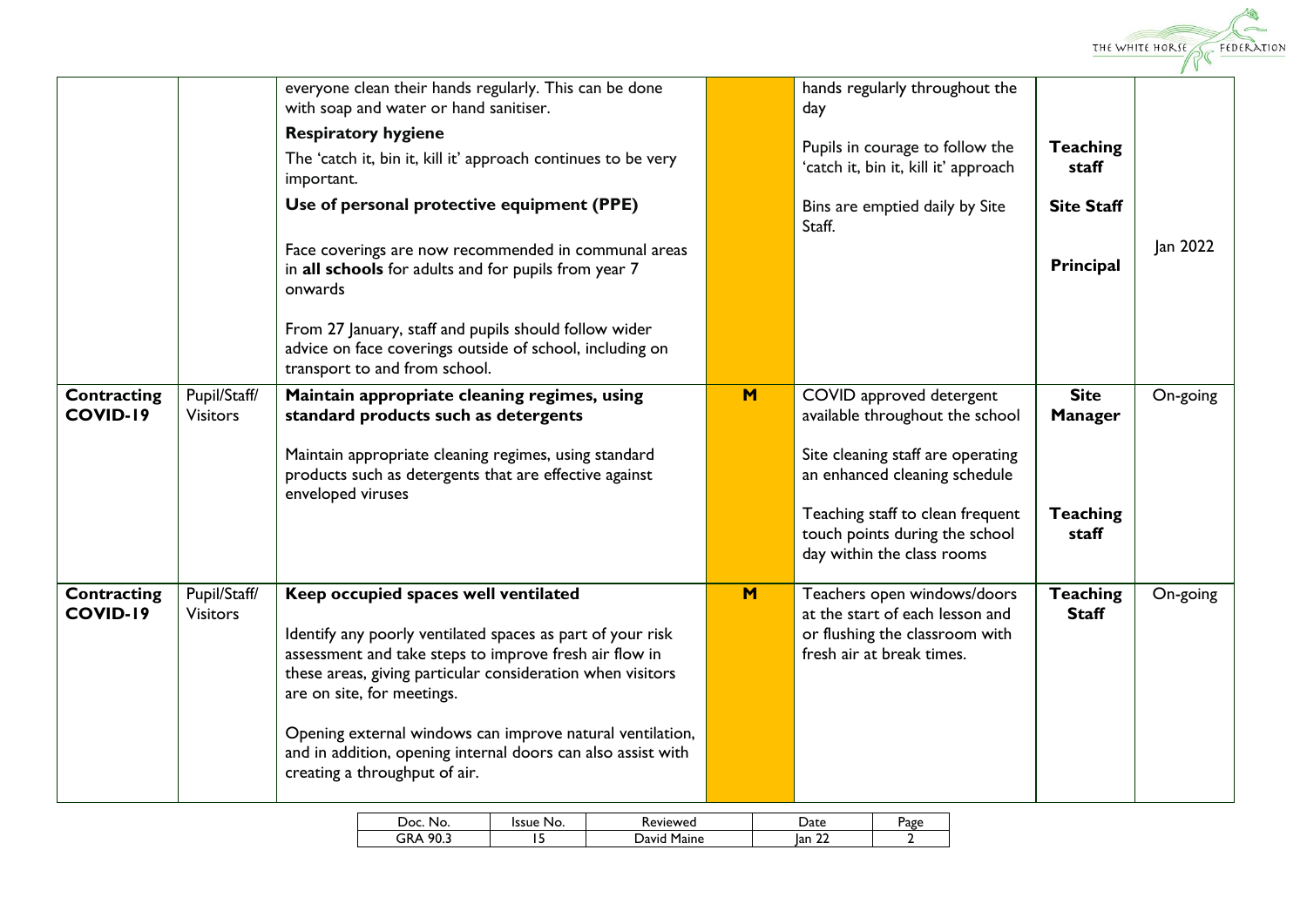

| Pupil/Staff/<br>All staff<br>16/8/21<br><b>Follow United Kingdom Health Security Agency</b><br><b>Contracting</b><br>Staff to engage in track and<br><b>COVID-19</b><br><b>Visitors</b><br>(UKHSA) advice on testing, self-isolation and<br>and pupils<br>trace.<br>managing confirmed cases of COVID-19<br>Test-and-trace-how-it-works<br>Individuals must not come into work/school if:<br>Teachers to be aware of any<br>pupils that maybe presenting<br>they have one or more coronavirus (COVID-19)<br>$\bullet$<br>COVID symptoms and the<br>symptoms<br>procedures to follow<br>they are required to quarantine having recently<br>visited countries outside the Common Travel Area<br>Staff to make the Principal<br>they have had a positive test<br>aware of any symptoms/positive<br>COVID results as soon as<br>From Monday 17 January, people with COVID-19 in<br>17/1/22<br>possible<br>England can end their self-isolation after 5 full days, as long<br>as they test negative on day 5 and day 6.<br>If the result of either of their tests is positive, they should<br>continue to self-isolate until they get negative results from<br>two LFD tests on consecutive days or until they have<br>Jan 2022<br>completed 10 full days of self-isolation, whichever is<br>earliest.<br>Anyone who is unable to take LFD tests or anyone who<br>continues to have a temperature will need to complete the<br>full 10 day period of self-isolation. |  | If necessary, external opening doors may also be used (if<br>they are not fire doors and where safe to do so).<br>You should balance the need for increased ventilation<br>while maintaining a comfortable temperature. Break time<br>air flushing may be a useful strategy.<br>Mechanical ventilation These should be adjusted to<br>increase the ventilation rate wherever possible and<br>checked to confirm that normal operation meets current<br>guidance and that only fresh outside air is circulated. | Site Manager to control if<br>applicable | <b>Site</b><br><b>Team</b> |  |
|-----------------------------------------------------------------------------------------------------------------------------------------------------------------------------------------------------------------------------------------------------------------------------------------------------------------------------------------------------------------------------------------------------------------------------------------------------------------------------------------------------------------------------------------------------------------------------------------------------------------------------------------------------------------------------------------------------------------------------------------------------------------------------------------------------------------------------------------------------------------------------------------------------------------------------------------------------------------------------------------------------------------------------------------------------------------------------------------------------------------------------------------------------------------------------------------------------------------------------------------------------------------------------------------------------------------------------------------------------------------------------------------------------------------------------------------------------------------|--|----------------------------------------------------------------------------------------------------------------------------------------------------------------------------------------------------------------------------------------------------------------------------------------------------------------------------------------------------------------------------------------------------------------------------------------------------------------------------------------------------------------|------------------------------------------|----------------------------|--|
|                                                                                                                                                                                                                                                                                                                                                                                                                                                                                                                                                                                                                                                                                                                                                                                                                                                                                                                                                                                                                                                                                                                                                                                                                                                                                                                                                                                                                                                                 |  |                                                                                                                                                                                                                                                                                                                                                                                                                                                                                                                |                                          |                            |  |

| ה (<br>N∩        | 'ssue<br>No. | eviewed        | ہ+ 1      | ρασ |
|------------------|--------------|----------------|-----------|-----|
| 90<br>GRA<br>ν., |              | Maine<br>Javır | lar<br>-- |     |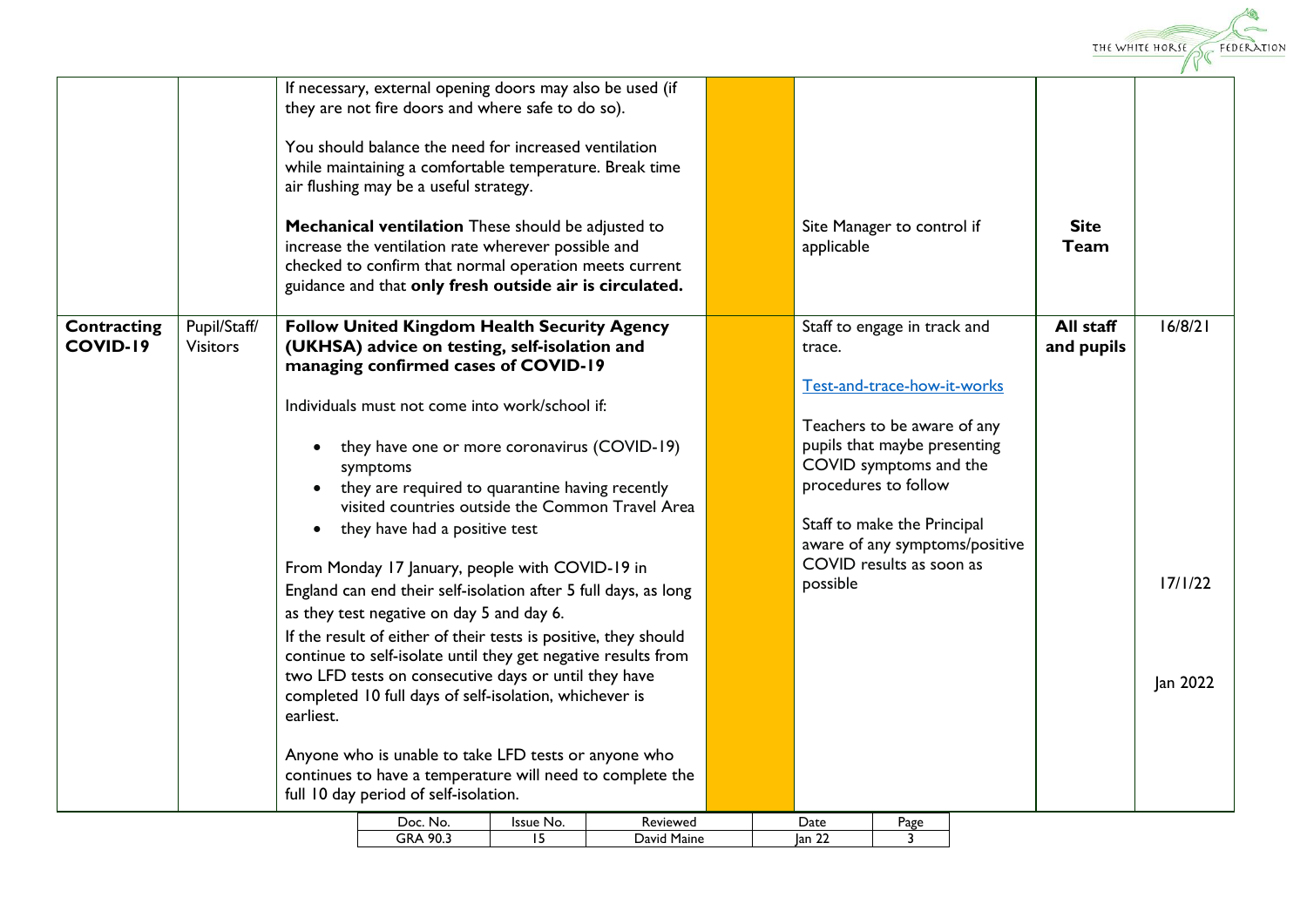|                        |                                                                                                                                                                                                                                                                                                                                              |                 |                         |                |      |  | THE WHITE HORSE<br>FEDERATION |
|------------------------|----------------------------------------------------------------------------------------------------------------------------------------------------------------------------------------------------------------------------------------------------------------------------------------------------------------------------------------------|-----------------|-------------------------|----------------|------|--|-------------------------------|
|                        | Confirmatory PCR tests following a positive lateral flow<br>device (LFD) test result are to be temporarily suspended<br>from Tuesday 11 January. This will mean that anyone who<br>receives a positive LFD test result will be required to self-<br>isolate immediately and will not be required to take a<br>confirmatory PCR test.         |                 |                         |                |      |  | 17/1/22                       |
|                        | Close contacts will now be identified via NHS Test and<br>Trace and education settings will no longer be expected<br>to undertake contact tracing.                                                                                                                                                                                           |                 |                         |                |      |  |                               |
| contact.               | As with positive cases in any other setting, NHS Test and<br>Trace will work with the positive case and/or their parent<br>to identify close contacts. Contacts from a school<br>setting will only be traced by NHS Test and Trace<br>where the positive case and/or their parent<br>specifically identifies the individual as being a close |                 |                         |                |      |  |                               |
| following apply:       | Individuals are not required to self-isolate if they live in the<br>same household as someone with COVID-19, or are a<br>close contact of someone with COVID-19, and any of the                                                                                                                                                              |                 |                         |                |      |  |                               |
| $\bullet$              | they are fully vaccinated                                                                                                                                                                                                                                                                                                                    |                 |                         |                |      |  |                               |
| $\bullet$<br>$\bullet$ | they are below the age of 18 years and 6 months<br>they have taken part in or are currently part of an<br>approved COVID-19 vaccine trial                                                                                                                                                                                                    |                 |                         |                |      |  |                               |
| $\bullet$<br>reasons   | they are not able to get vaccinated for medical                                                                                                                                                                                                                                                                                              |                 |                         |                |      |  | 27/8/21                       |
|                        | Confirmatory PCR tests:                                                                                                                                                                                                                                                                                                                      |                 |                         |                |      |  |                               |
|                        | Staff and pupils with a positive LFD test result should self-                                                                                                                                                                                                                                                                                |                 |                         |                |      |  |                               |
|                        | Doc. No.<br>GRA 90.3                                                                                                                                                                                                                                                                                                                         | Issue No.<br>15 | Reviewed<br>David Maine | Date<br> an 22 | Page |  |                               |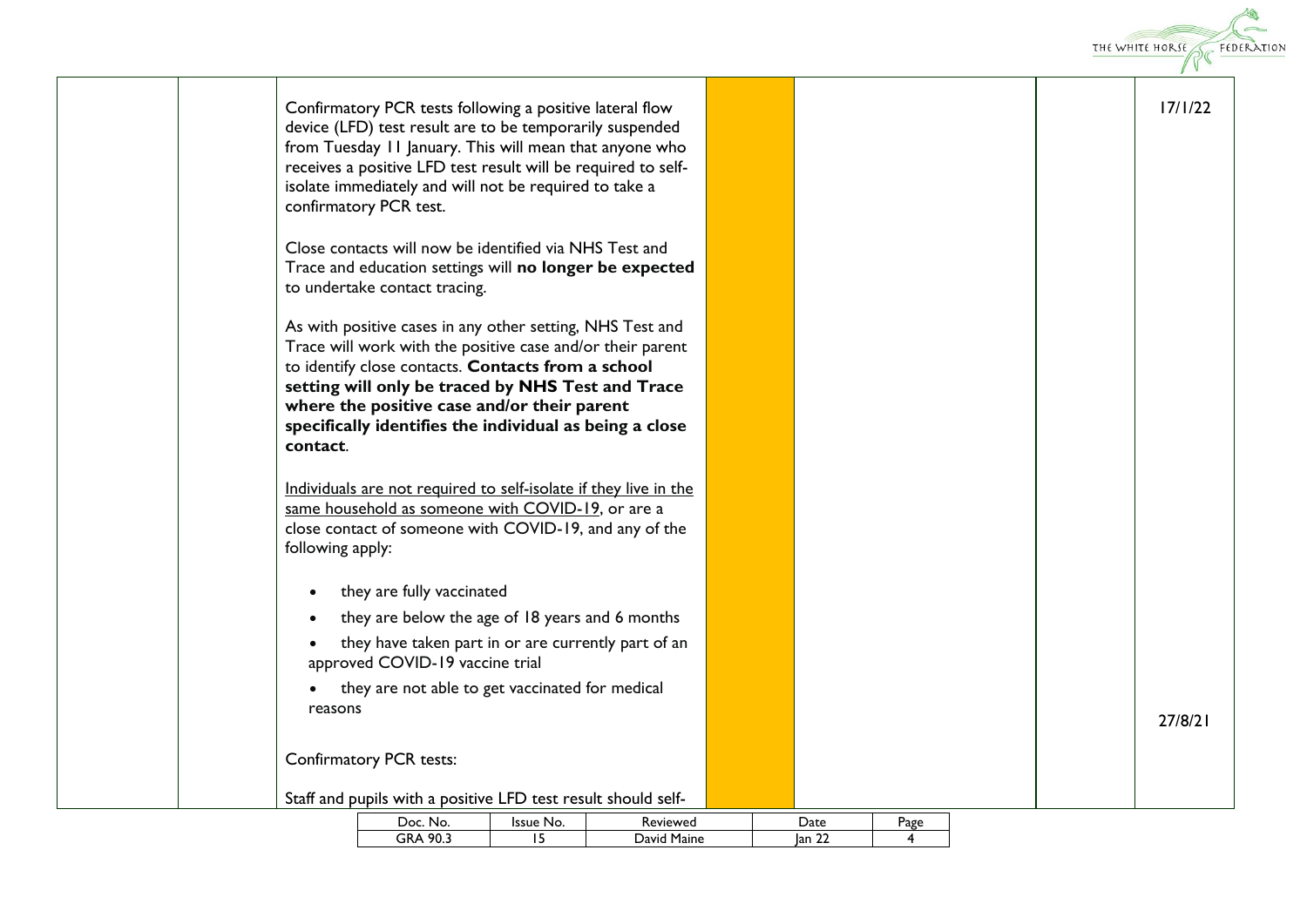

|                                |                                 | isolate in line with the stay at home guidance for<br>households with possible or confirmed coronavirus<br>(COVID-19) infection. They will also need to get a free<br>PCR test to check if they have COVID-19. Whilst awaiting<br>the PCR result, the individual should continue to self-<br>isolate. If the PCR test is taken within 2 days of the positive<br>lateral flow test, and is negative, it overrides the self-test<br>LFD test and the pupil can return to school, as long as the<br>individual doesn't have COVID-19 symptoms.<br>If a pupil is awaiting collection, they should be left in a<br>room on their own if possible and safe to do so. A window<br>should be opened for fresh air ventilation if possible.<br>Appropriate PPE should also be used if close contact is<br>necessary |   |                                                                                    |                               |         |
|--------------------------------|---------------------------------|------------------------------------------------------------------------------------------------------------------------------------------------------------------------------------------------------------------------------------------------------------------------------------------------------------------------------------------------------------------------------------------------------------------------------------------------------------------------------------------------------------------------------------------------------------------------------------------------------------------------------------------------------------------------------------------------------------------------------------------------------------------------------------------------------------|---|------------------------------------------------------------------------------------|-------------------------------|---------|
| Contracting<br><b>COVID-19</b> | Pupil/Staff/<br><b>Visitors</b> | <b>Travel and quarantine</b><br>All pupils travelling to England must adhere to travel                                                                                                                                                                                                                                                                                                                                                                                                                                                                                                                                                                                                                                                                                                                     |   | Awareness of travel hot spots<br>when pupils are returning from<br>their holidays. | Principal                     | 16/8/21 |
|                                |                                 | legislation, details of which are set out in government<br>travel advice.                                                                                                                                                                                                                                                                                                                                                                                                                                                                                                                                                                                                                                                                                                                                  |   | <b>Travel Guidance</b>                                                             |                               |         |
|                                |                                 | Those aged 11 to 17 need proof of a negative COVID-19<br>test to travel to England (children aged 10 and under are                                                                                                                                                                                                                                                                                                                                                                                                                                                                                                                                                                                                                                                                                         |   |                                                                                    |                               |         |
|                                |                                 | exempt from this) and those aged 5 to 17 must take a<br>COVID-19 travel test on or before day 2.                                                                                                                                                                                                                                                                                                                                                                                                                                                                                                                                                                                                                                                                                                           |   |                                                                                    |                               |         |
|                                |                                 |                                                                                                                                                                                                                                                                                                                                                                                                                                                                                                                                                                                                                                                                                                                                                                                                            |   |                                                                                    |                               |         |
|                                |                                 | More information is provided in the government's<br>quarantine and testing guidance.                                                                                                                                                                                                                                                                                                                                                                                                                                                                                                                                                                                                                                                                                                                       |   |                                                                                    |                               |         |
| Contracting<br><b>COVID-19</b> | Pupil/Staff/<br><b>Visitors</b> | <b>Asymptomatic testing</b>                                                                                                                                                                                                                                                                                                                                                                                                                                                                                                                                                                                                                                                                                                                                                                                | M | See GRA 91.2 Home testing                                                          | All staff/<br><b>Secondar</b> | 16/8/21 |
|                                |                                 | Lateral Flow Tests are available for all staff and secondary<br>school pupils with parental consent. Staff and secondary<br>pupil's shall test themselves twice a week at home.                                                                                                                                                                                                                                                                                                                                                                                                                                                                                                                                                                                                                            |   | All teaching and non-teaching<br>staff members, which includes:                    | y pupils                      |         |
|                                |                                 |                                                                                                                                                                                                                                                                                                                                                                                                                                                                                                                                                                                                                                                                                                                                                                                                            |   | trainee teachers on                                                                |                               |         |

| Doc<br>No.  | Issue No. | 'eviewed       | ate       | Page |
|-------------|-----------|----------------|-----------|------|
| 90.3<br>GRA | ـ         | Maine<br>David | lan<br>∸∸ |      |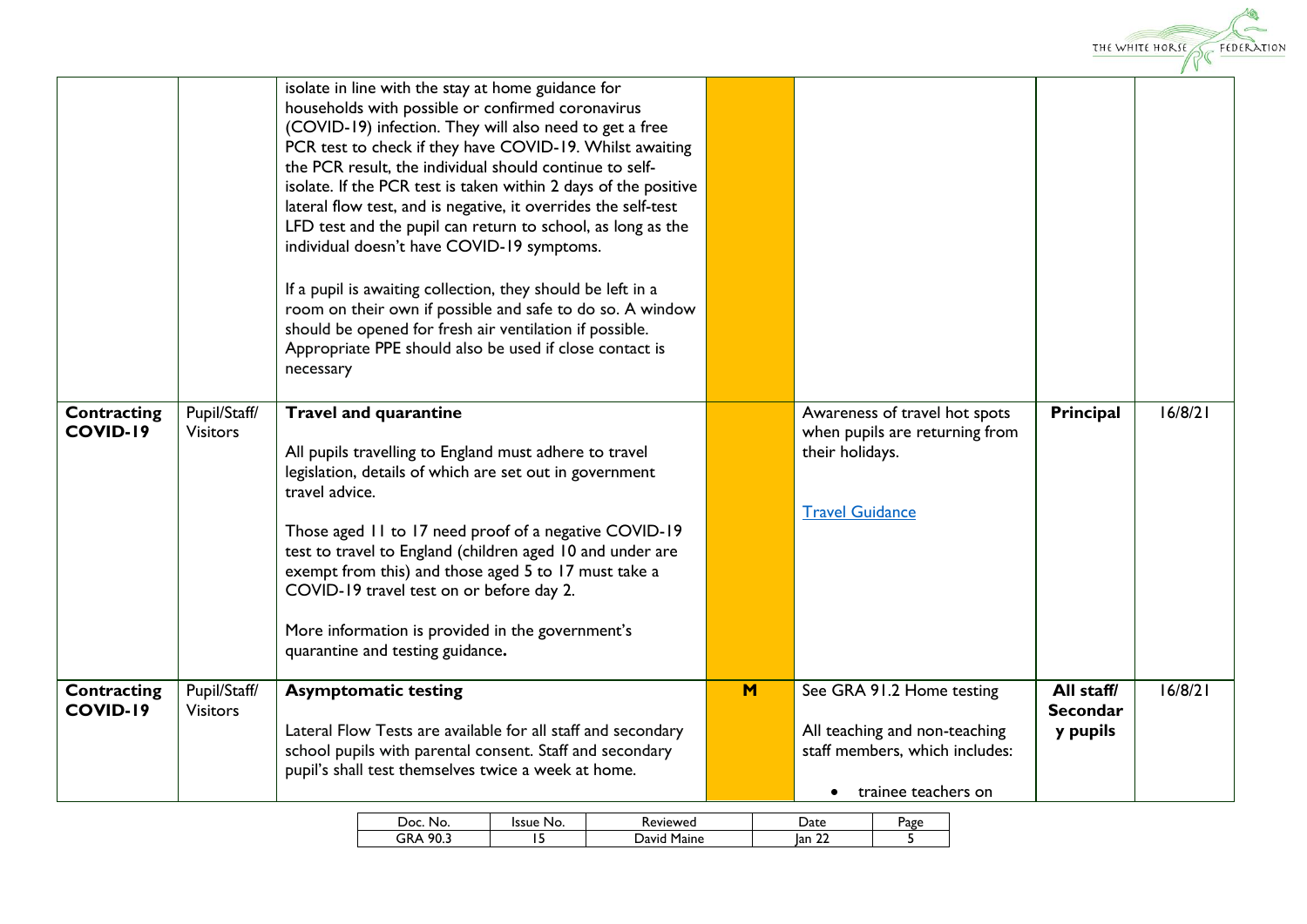

| Doc<br>No.  | Issue No. | Keviewed       | Date      | Page |
|-------------|-----------|----------------|-----------|------|
| 90.3<br>ĴRΑ |           | Maine<br>David | Ian<br>∸∸ |      |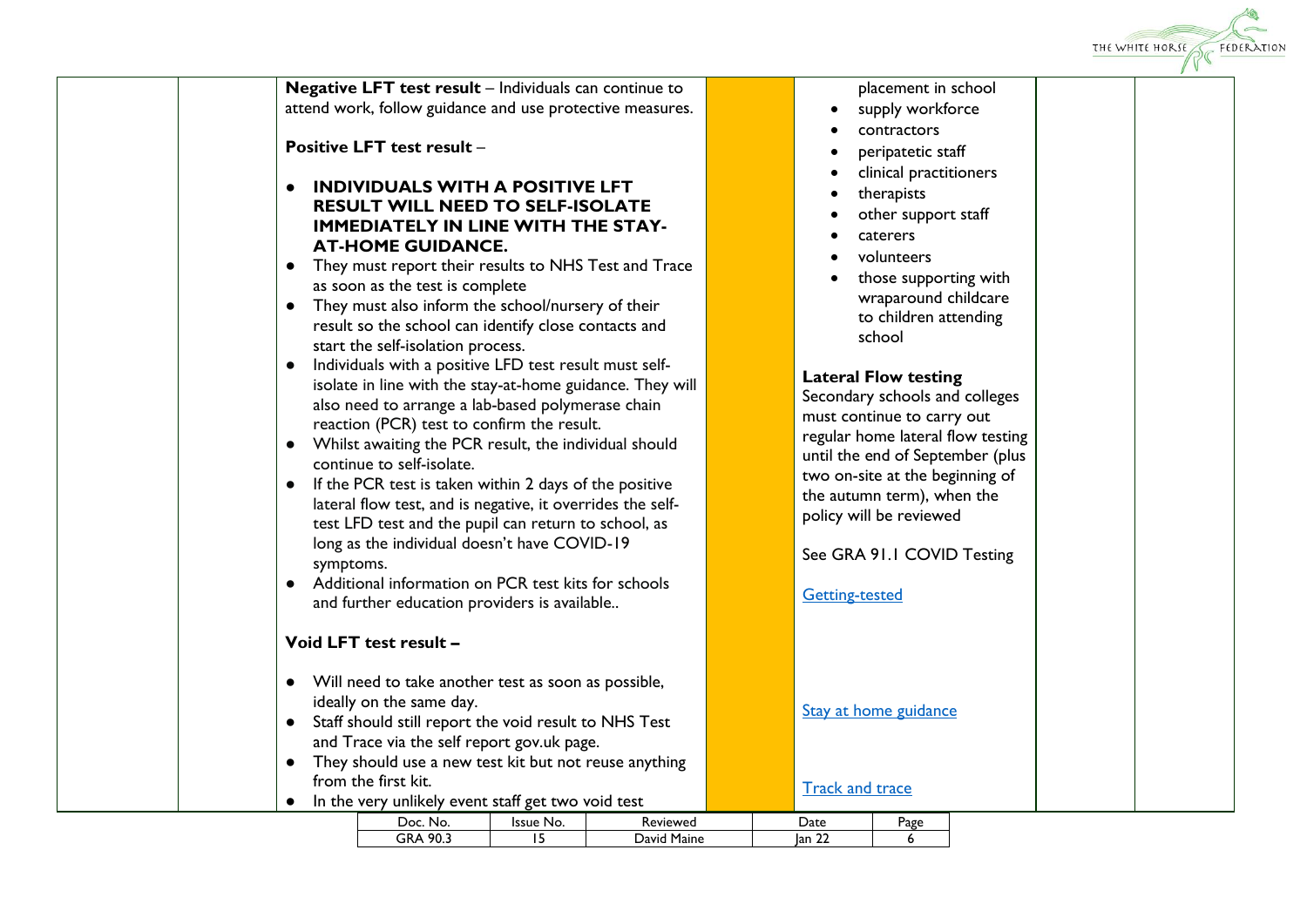

|                         |                                 | results, they should book a PCR test.<br>Staff should self-isolate pending the result of the PCR<br>$\bullet$<br>test.<br>Staff should inform the school/nursery as it may<br>$\bullet$<br>indicate a faulty batch of test kits<br>Test and trace procedures must be followed after receiving<br>a positive result.<br>From 16 August, the legal requirement to self-isolate for<br>contacts of a positive case will end for everyone aged<br>under 18, and for adults who have<br>been fully vaccinated. This means that from the autumn<br>term, only those who test positive will need to self-<br>isolate.                |     |                                                                                                                                                                                                                                                                                                                                                                                                       |           |         |
|-------------------------|---------------------------------|-------------------------------------------------------------------------------------------------------------------------------------------------------------------------------------------------------------------------------------------------------------------------------------------------------------------------------------------------------------------------------------------------------------------------------------------------------------------------------------------------------------------------------------------------------------------------------------------------------------------------------|-----|-------------------------------------------------------------------------------------------------------------------------------------------------------------------------------------------------------------------------------------------------------------------------------------------------------------------------------------------------------------------------------------------------------|-----------|---------|
| Contracting<br>COVID-19 | Pupil/Staff/<br><b>Visitors</b> | Managing a confirmed case:<br>In the event of a confirmed case within the school, contact<br>the local health protection team immediately.<br>Also inform the Director of Estates, Phase Director and<br>CEO.<br>Stepping measures up and down<br>The manager should have an outbreak management plan<br>what you would do if staff test positive for COVID-19, or<br>how you would operate if you were advised to take extra<br>measures to help break chains of transmission.<br>Central government may offer local areas of particular<br>concern an enhanced response package to help limit<br>increases in transmission. | $M$ | Phe-health-protection-teams<br><b>Triggers</b><br>• 5 pupils or staff, who are likely<br>to have mixed closely, test<br>positive for COVID-19 within a<br>10-day period; or<br>• 10% of pupils or staff who are<br>likely to have mixed closely test<br>positive for COVID-19 within a<br>10-day period<br>For special schools, that<br>operate with 20 or fewer pupils<br>and staff at any one time: | Principal | 16/8/21 |
|                         |                                 |                                                                                                                                                                                                                                                                                                                                                                                                                                                                                                                                                                                                                               |     | • 2 pupils and staff, who are                                                                                                                                                                                                                                                                                                                                                                         |           |         |

| ാറ<br>No.                       | ssue<br>No. | 'evieweg       | Date   | - סמר<br>age |
|---------------------------------|-------------|----------------|--------|--------------|
| 90.3<br>GR<br>$\mathbf{v}$<br>- | ٠           | Maine<br>Javir | lan 22 |              |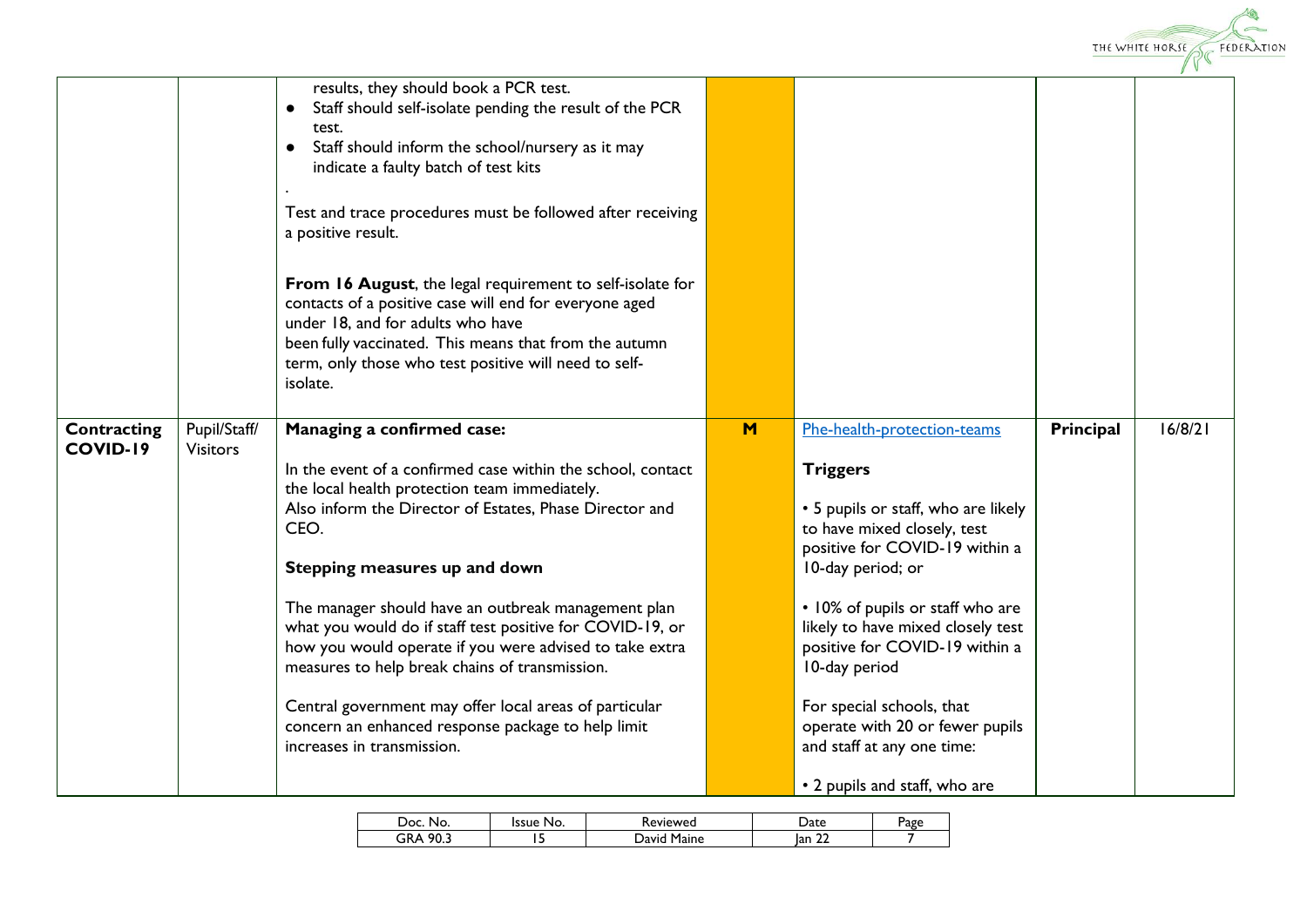

|                 |                     |                                                                |   | likely to have mixed closely, test<br>positive for COVID-19 within a |             |         |
|-----------------|---------------------|----------------------------------------------------------------|---|----------------------------------------------------------------------|-------------|---------|
|                 |                     |                                                                |   | 10-day period                                                        |             |         |
|                 |                     |                                                                |   | (guidance from 17th August                                           |             |         |
|                 |                     |                                                                |   | <b>Contingency Framework)</b>                                        |             |         |
| Contracting     | Staff/Pupils/       | <b>Educational trips planning</b>                              |   | Include COVID control                                                | Trip        | 16/8/21 |
| <b>COVID-19</b> | Transport           |                                                                |   | measures in al EVC risk                                              | Leader/     |         |
|                 | Provider/O          | The trip leader to check cancellation insurance before         |   | assessments.                                                         | <b>EVC</b>  |         |
|                 | perators/Pu<br>blic | booking                                                        |   |                                                                      | Principal   |         |
|                 |                     | A full and thorough risk assessments in relation to all        |   | All travellers arriving into the                                     |             | 1/12/21 |
|                 |                     | educational visits and ensure that any United Kingdom          |   | UK will need to isolate and get                                      |             |         |
|                 |                     | Health Security Agency (UKHSA) advice, such as hygiene         |   | a PCR test by 'day two' after                                        |             |         |
|                 |                     | and ventilation requirements, is included as part of that risk |   | arrival. They may end their                                          |             |         |
|                 |                     | assessment.                                                    |   | isolation once they receive a<br>negative result.                    |             |         |
|                 |                     | Check the providers COVID controls                             |   |                                                                      |             |         |
|                 |                     |                                                                |   | Consider whether to go ahead                                         |             |         |
|                 |                     | Contingency plans in place to account for any changes          |   | with planned international                                           |             |         |
|                 |                     | during the visit.                                              |   | educational visits at this time,                                     |             |         |
|                 |                     | General guidance about educational visits is available and is  |   | You should refer to the Foreign,                                     |             |         |
|                 |                     | supported by specialist advice from the Outdoor Education      |   | Commonwealth and                                                     |             |         |
|                 |                     | Advisory Panel (OEAP).                                         |   | Development Office travel                                            |             |         |
|                 |                     |                                                                |   | advice and the guidance on<br>international travel before            |             |         |
|                 |                     |                                                                |   | booking and travelling.                                              |             |         |
|                 |                     |                                                                |   |                                                                      |             |         |
|                 |                     |                                                                |   | You are advised to ensure that                                       |             |         |
|                 |                     |                                                                |   | any new bookings have                                                |             |         |
|                 |                     |                                                                |   | adequate financial protection in<br>place. TWHF Insurance do not     |             |         |
|                 |                     |                                                                |   | cover COVID cancelation                                              |             |         |
|                 |                     |                                                                |   |                                                                      |             |         |
| Contracting     | Staff/Pupils/       | <b>Educational Visits Abroad:</b>                              | M | From the start of the new                                            | <b>Trip</b> | 16/8/21 |

| . Oc. ۲<br>No. | ssue<br>No. | <b>Reviewed</b> | Date                       | Page |
|----------------|-------------|-----------------|----------------------------|------|
| 90.3<br>GRA    |             | Maine<br>Javid  | $\sim$<br>lan<br><u>__</u> |      |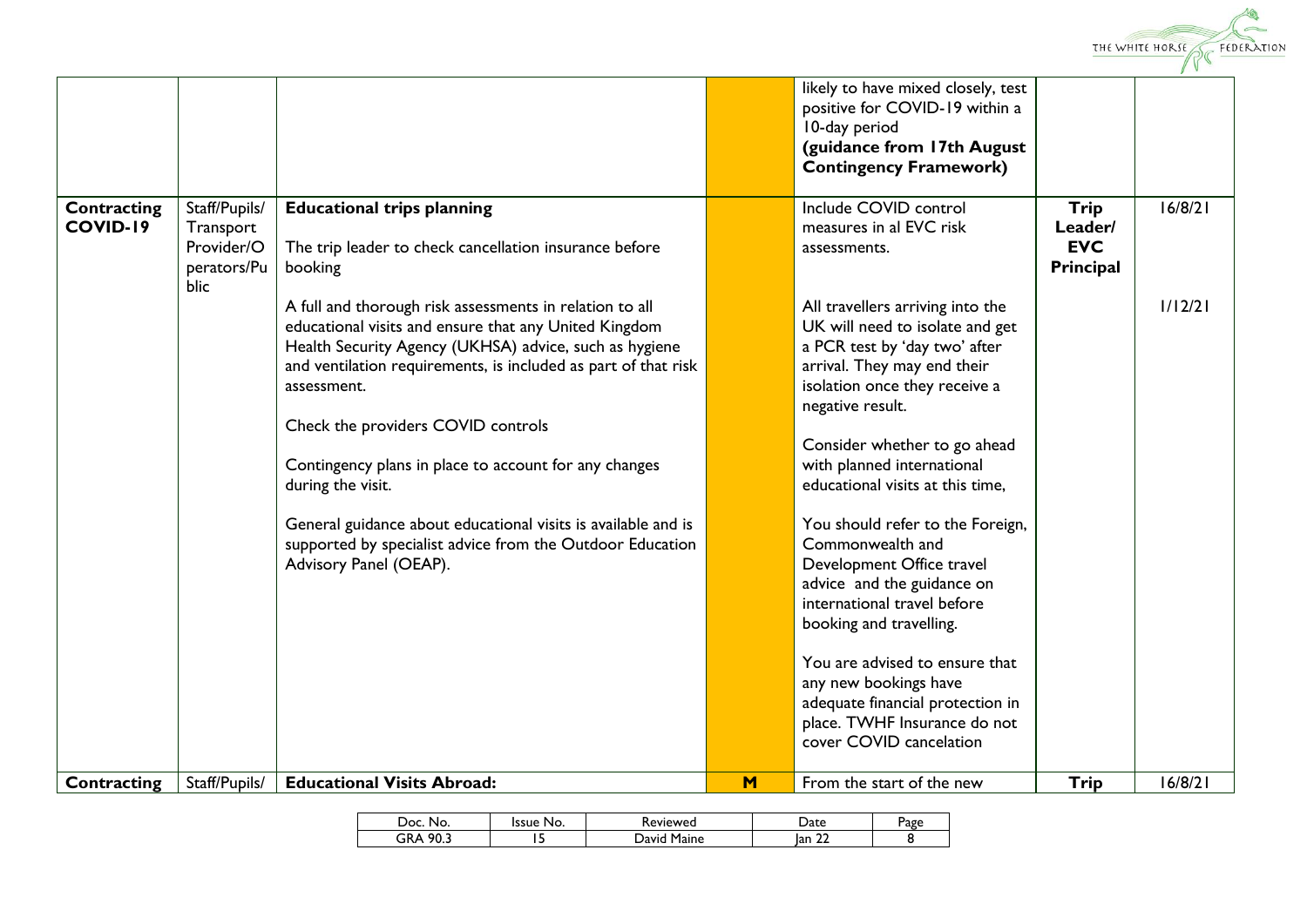

| <b>COVID-19</b>                | Transport<br>Provider/O<br>perators/Pu<br>blic                  | It is recommended that schools do not book any<br>international visits before the start of the autumn term.<br>The trip leader to check the country they are visiting is in<br>the green listing before travel.                                                                                                                                                                                                                                                                                                                                                                                                                                                                                                                                                                                                                                                                                                                      |   | school term, you can go on<br>international visits that have<br>previously been deferred or<br>postponed and organise new<br>international visits for the<br>future.<br><b>Travel Guidance</b> | Leader/<br><b>EVC</b><br>Principal |         |
|--------------------------------|-----------------------------------------------------------------|--------------------------------------------------------------------------------------------------------------------------------------------------------------------------------------------------------------------------------------------------------------------------------------------------------------------------------------------------------------------------------------------------------------------------------------------------------------------------------------------------------------------------------------------------------------------------------------------------------------------------------------------------------------------------------------------------------------------------------------------------------------------------------------------------------------------------------------------------------------------------------------------------------------------------------------|---|------------------------------------------------------------------------------------------------------------------------------------------------------------------------------------------------|------------------------------------|---------|
| Contracting<br><b>COVID-19</b> | Staff/Pupils/<br>Transport<br>Provider/O<br>perators/Pu<br>blic | Managing a symptomatic pupil/staff member case<br>on the trip:<br>Removed individual from the group immediately Isolate<br>them as best they are able under the circumstances given<br>the location or accommodation they find themselves in.<br>• If out and about separate them from the rest of the<br>group.<br>Anyone supervising an isolating pupil should keep a<br>distance of at least 2 metres or where this cannot be<br>maintained (because of age or complex needs)<br>Everyone in the group who has had contact with the<br>unwell pupil/staff member should wash or sanitise their<br>hands immediately.<br>If possible arrange for their parents to pick them up, if this<br>is not possible;<br>Open windows<br>Use hand sanitiser<br>Clean door handles and other touch points<br>If traveling in bus the symptomatic person to wear<br>a face mask and sat as distanced as possible from<br>the rest of the group | M | Inform the school of a<br>symptomatic Pupil/staff member<br>If it is a staff member a stand in<br>staff member maybe required<br>for the remainder of the trip                                 | Trip<br>Leader                     | 16/8/21 |

| )oc<br>No.  | Issue<br>No. | eviewed:       | $hat{p}$<br>a ce    | Page |
|-------------|--------------|----------------|---------------------|------|
| 90.1<br>GRA |              | Maine<br>Javin | $\sim$<br>lan<br>-- |      |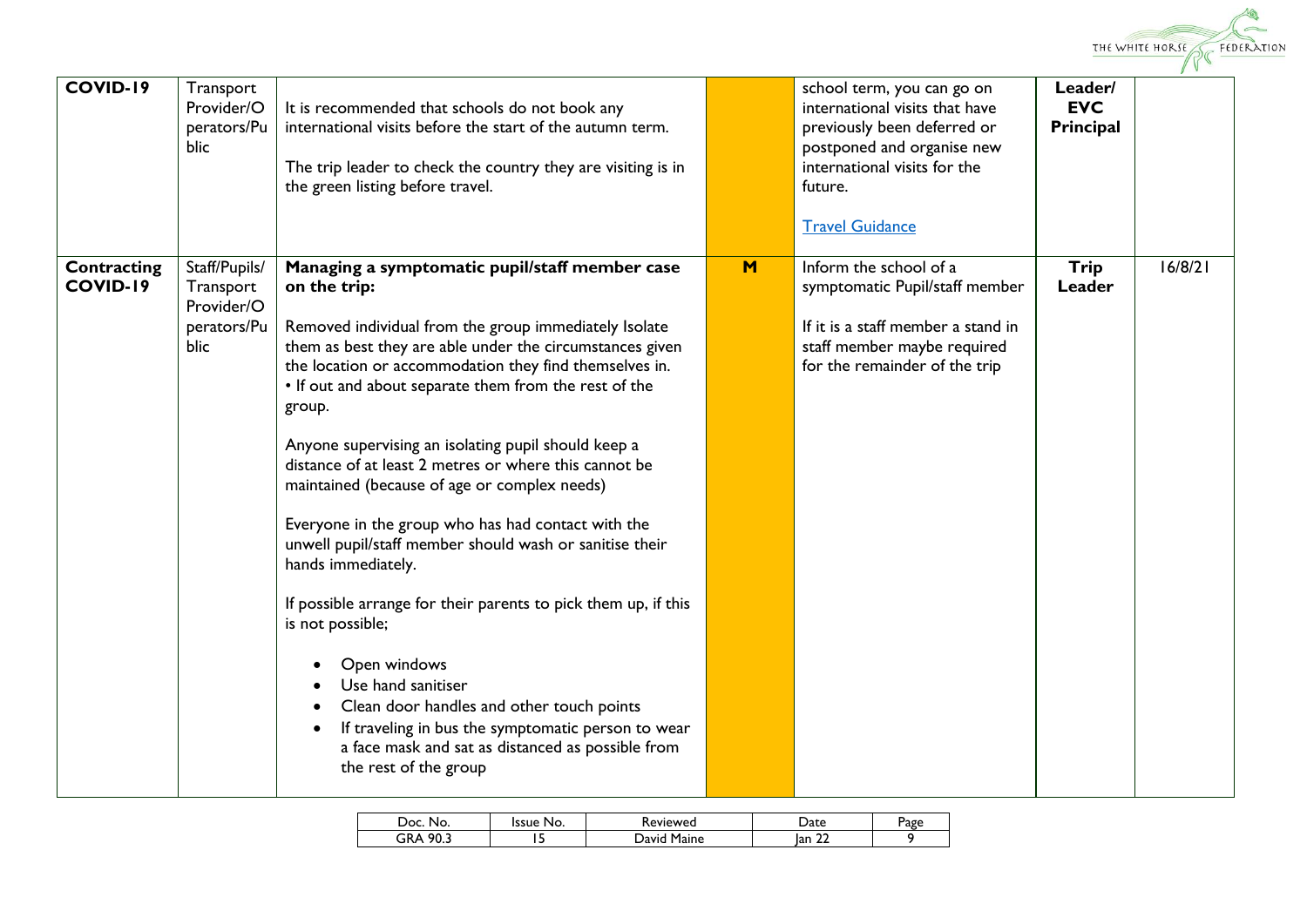

|                                                     |                                                            | If after returning from the venue an individual becomes<br>symptomatic the school must inform the<br>provider/operators without delay so that appropriate                                                                                                                                                                                                                                                           |   |                                                                                                                                                                                                                                  |                                      |                     |
|-----------------------------------------------------|------------------------------------------------------------|---------------------------------------------------------------------------------------------------------------------------------------------------------------------------------------------------------------------------------------------------------------------------------------------------------------------------------------------------------------------------------------------------------------------|---|----------------------------------------------------------------------------------------------------------------------------------------------------------------------------------------------------------------------------------|--------------------------------------|---------------------|
|                                                     |                                                            | action can be taken                                                                                                                                                                                                                                                                                                                                                                                                 |   |                                                                                                                                                                                                                                  |                                      |                     |
| <b>Contracting</b><br><b>COVID-19</b>               | Pupil/Staff/<br><b>Visitors</b>                            | Staff and contractors visiting the school<br>Maintenance of the premises will take place outside of<br>school open hours where ever possible<br>Supply teachers, peripatetic teachers WHF staff and/or<br>other temporary staff can move between schools.                                                                                                                                                           | M | All visitors must sign in and be<br>advised on any site specific<br>COVID controls.                                                                                                                                              | <b>Site</b><br>Team/<br>Principal    | 16/8/21             |
| <b>BAME</b> or<br>clinically<br>vulnerable<br>staff | <b>BAME</b> or<br>clinically<br>vulnerable<br>staff/pupils | Records are kept of all visitors to site<br>Specific risk assessment:<br>As a minimum, clinically extremely vulnerable (CEV) and<br>BAME individuals are to follow the same guidance as<br>everyone else. It is important that everyone adheres to this<br>guidance, but CEV and BAME. These individuals may wish<br>to think particularly carefully about the additional<br>precautions they can continue to take. | M | Principal to review CEV and<br>BAME individuals under their<br>supervision and complete<br>personal risk assessments<br>detailing any local measures.                                                                            | Principal                            | 16/8/21<br>On-going |
| Contracting<br>/COVID-19                            | Pupil/Staff/<br><b>Visitors</b>                            | Adjust transport arrangements where necessary<br>including:<br>The bus driver may wear a face covering if they do not<br>usually mix with the group of pupils they are transporting<br>Maintain appropriate cleaning regimes, using standard<br>products such as detergents cleaning frequent touch points<br>before groups using the mini bus<br>Opening windows to improve natural ventilation                    | M | Government guidance:<br>Safer-transport-guidance-for-<br>operators<br><b>Omicron variant</b><br>Pupils should also wear a face<br>covering when travelling on<br>public transport and dedicated<br>transport to and from school. | Principal/<br>Trip<br><b>Leaders</b> | 18/8/21<br>1/12/21  |
| /Contracting                                        | Pupil/Staff/                                               | <b>Waste:</b>                                                                                                                                                                                                                                                                                                                                                                                                       | M | Site team to remove all waste                                                                                                                                                                                                    | <b>Site</b>                          | On going            |

| Doc.<br>No.               | Issue<br>No. | <b>Reviewed</b> | ate                 | age |
|---------------------------|--------------|-----------------|---------------------|-----|
| ≎ ∩9<br>∩n ∧<br>JK⊬<br>◡. |              | Maine<br>Javir. | $\sim$<br>lan<br>-- | ١U  |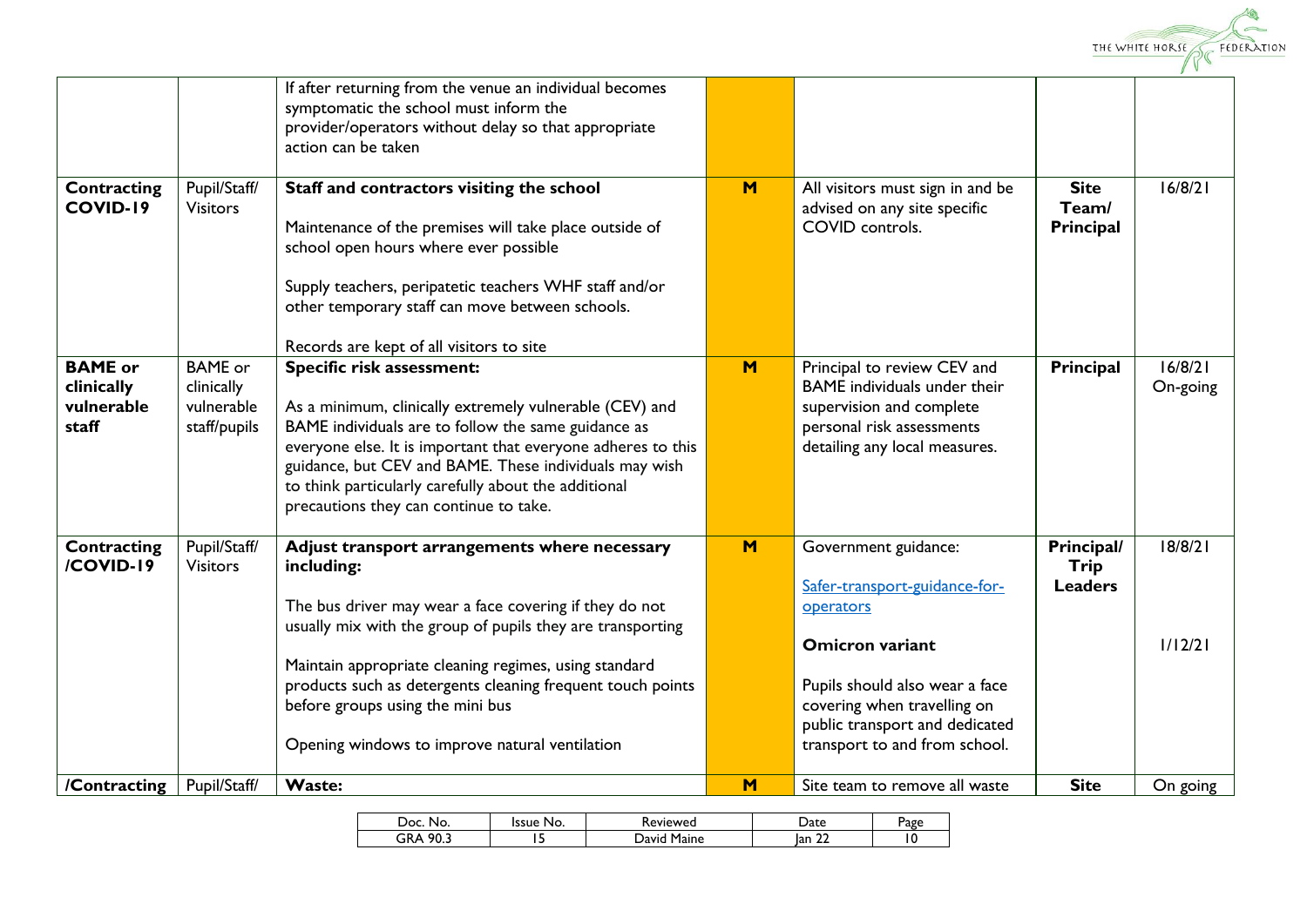

| <b>COVID-19</b>                | <b>Visitors</b>                  | All waste must be removed to the secure bin store and<br>placed in the appropriate waste bin as soon as possible.<br>Any potentially infected waste shall be placed in the first<br>aid bin and treated as class b contaminated waste.                                                                                                                                                                                                                                                                                                                                                                                                                                                                                                                                                                                                                                                                                                                                                                                                                                                          |   | Principal to inform Site Team of<br>any infected waste.                                                                                                                                                                                                                                                                                                                                      | Team                                                        |         |
|--------------------------------|----------------------------------|-------------------------------------------------------------------------------------------------------------------------------------------------------------------------------------------------------------------------------------------------------------------------------------------------------------------------------------------------------------------------------------------------------------------------------------------------------------------------------------------------------------------------------------------------------------------------------------------------------------------------------------------------------------------------------------------------------------------------------------------------------------------------------------------------------------------------------------------------------------------------------------------------------------------------------------------------------------------------------------------------------------------------------------------------------------------------------------------------|---|----------------------------------------------------------------------------------------------------------------------------------------------------------------------------------------------------------------------------------------------------------------------------------------------------------------------------------------------------------------------------------------------|-------------------------------------------------------------|---------|
| Contracting<br><b>COVID-19</b> | Staff/Pupils/<br><b>Visitors</b> | <b>Sports provision</b><br>Organised sport participation events can take place<br>outdoors with no capacity caps for participants or<br>spectators<br>There are no indoor capacity limits, however, venues may<br>put in place some restrictions and guidance for enclosed<br>areas<br>You should continue to follow any relevant advice from<br>your sport provider on how to participate safely in your<br>sport or activity. This may set out different ways to<br>organise matches or tournaments,<br>Follow good hygiene practices<br>No spitting or rinsing out your mouth on or<br>$\bullet$<br>around the playing area.<br>Avoid sharing water bottles or other refreshment<br>٠<br>containers.<br>You may wish to put on a face covering after your<br>$\bullet$<br>sporting activity if you are in a crowded indoor<br>facility,<br>Avoid sharing equipment where possible and<br>practical, particularly equipment which is used<br>around the head and face (such as masks and<br>helmets). If equipment needs to be shared, it<br>should be cleaned between users, where possible. | M | Protective-measures-for-<br>holiday-or-after-school-clubs-<br>and-other-out-of-school-<br>settings<br><b>Using changing rooms</b><br>safely<br>uidance-on-coronavirus-covid-<br>19-measures-for-grassroots-<br>sport-participants<br>The Association for Physical<br><b>Education</b><br>PE Coronavirus-guidance-<br>support<br><b>Sport England</b><br>Sportengland.org/how-we-can-<br>help | Principal/<br><b>Site</b><br>Team/<br><b>Sports</b><br>Lead | 16/8/21 |

| oc<br>No.   | Issue<br>No. | Keviewed         | ate                 | טγ¤e |
|-------------|--------------|------------------|---------------------|------|
| 90.3<br>GRА |              | ` Maine<br>Javid | $\sim$<br>lan<br>∸∸ |      |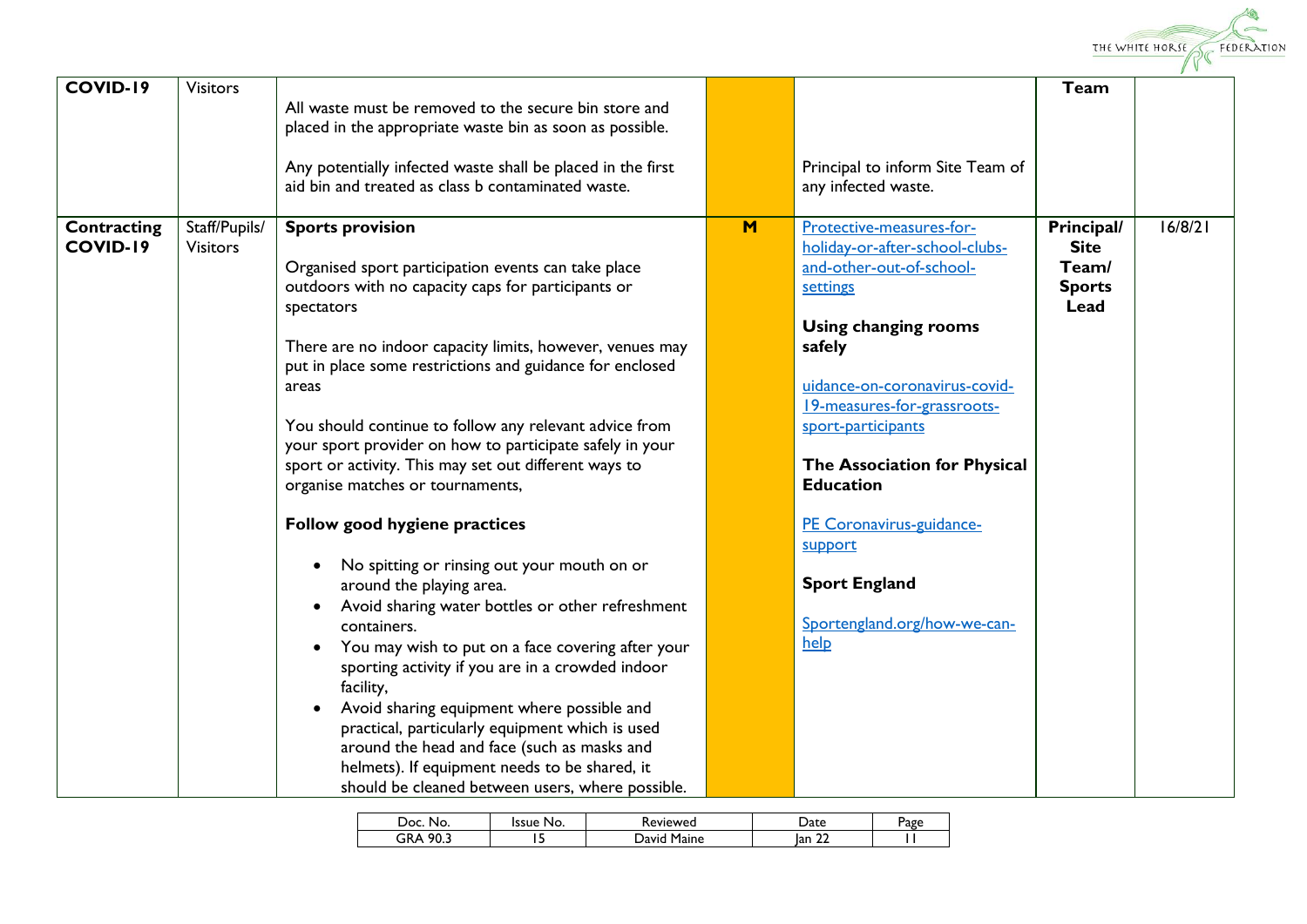

|                    |                 | Air inside facilities for 15 mins before use and<br>$\bullet$                                                  |                                                                  |               |         |
|--------------------|-----------------|----------------------------------------------------------------------------------------------------------------|------------------------------------------------------------------|---------------|---------|
|                    |                 | maintain good air flow while in use                                                                            |                                                                  |               |         |
|                    |                 |                                                                                                                |                                                                  |               |         |
| Contracting        | Staff/Pupils/   | <b>Swimming</b>                                                                                                | <b>Swim England</b>                                              | Principal/    | 16/8/21 |
| <b>COVID-19</b>    | Provider        |                                                                                                                |                                                                  | <b>Sports</b> |         |
|                    |                 | The capacity limits have been removed, check with the                                                          | Swimming.org/swimengland/poo                                     | Lead          |         |
|                    |                 | venue and carried out an appropriate risk assessment of                                                        | I-return-guidance-documents                                      |               |         |
|                    |                 | your specific circumstances.                                                                                   |                                                                  |               |         |
|                    |                 |                                                                                                                | Swimming competitions can                                        |               |         |
|                    |                 | Swim teachers can get in the water now without the                                                             | continue - guidance is given in<br>the above link, however it is |               |         |
|                    |                 | requirement of maintaining social distance from<br>participants. It is for the instructor/teacher and venue to | recommended facemasks to be                                      |               |         |
|                    |                 | determine what they deem the most appropriate location                                                         | warn.                                                            |               |         |
|                    |                 | to teach from based on their specific circumstances                                                            |                                                                  |               |         |
|                    |                 |                                                                                                                |                                                                  |               |         |
| <b>Contracting</b> | Staff/Pupils/   | <b>Performance and Events</b>                                                                                  | Guidance/working-safely-during-                                  | Principal/    | 16/8/21 |
| <b>COVID-19</b>    | <b>Visitors</b> |                                                                                                                | covid-19/events-and-attractions                                  | <b>Site</b>   |         |
|                    |                 | <b>Aerosol and droplet transmission</b>                                                                        |                                                                  | Team          |         |
|                    |                 |                                                                                                                |                                                                  |               |         |
|                    |                 | To reduce aerosol transmission, consider:                                                                      |                                                                  |               |         |
|                    |                 | Increase natural ventilation by opening doors and                                                              |                                                                  |               |         |
|                    |                 | windows                                                                                                        |                                                                  |               |         |
|                    |                 | Encouraging the use of outdoor space wherever                                                                  |                                                                  |               |         |
|                    |                 | possible.                                                                                                      |                                                                  |               |         |
|                    |                 |                                                                                                                |                                                                  |               |         |
|                    |                 | To reduce droplet transmission, consider:                                                                      |                                                                  |               |         |
|                    |                 |                                                                                                                |                                                                  |               |         |
|                    |                 | Putting in place measures to reduce contact<br>$\bullet$                                                       |                                                                  |               |         |
|                    |                 | between people, staff and visitors                                                                             |                                                                  |               |         |
|                    |                 | Keeping the activity time involved as short as                                                                 |                                                                  |               |         |
|                    |                 | possible.                                                                                                      |                                                                  |               |         |
|                    |                 | Using screens or barriers to separate people                                                                   |                                                                  |               |         |
|                    |                 | Reducing the number of people                                                                                  |                                                                  |               |         |
|                    |                 | Recommending the use of face coverings by,                                                                     |                                                                  |               |         |
|                    |                 | particularly in enclosed and crowded spaces.                                                                   |                                                                  |               |         |
|                    |                 |                                                                                                                |                                                                  |               |         |

| ാറ<br>NO. | ssue<br>No. | 'eviewed        | <b>Jate</b>      | Page |
|-----------|-------------|-----------------|------------------|------|
| ne.<br>٦R |             | Maine<br>Javir. | $\sim$<br>lan 22 |      |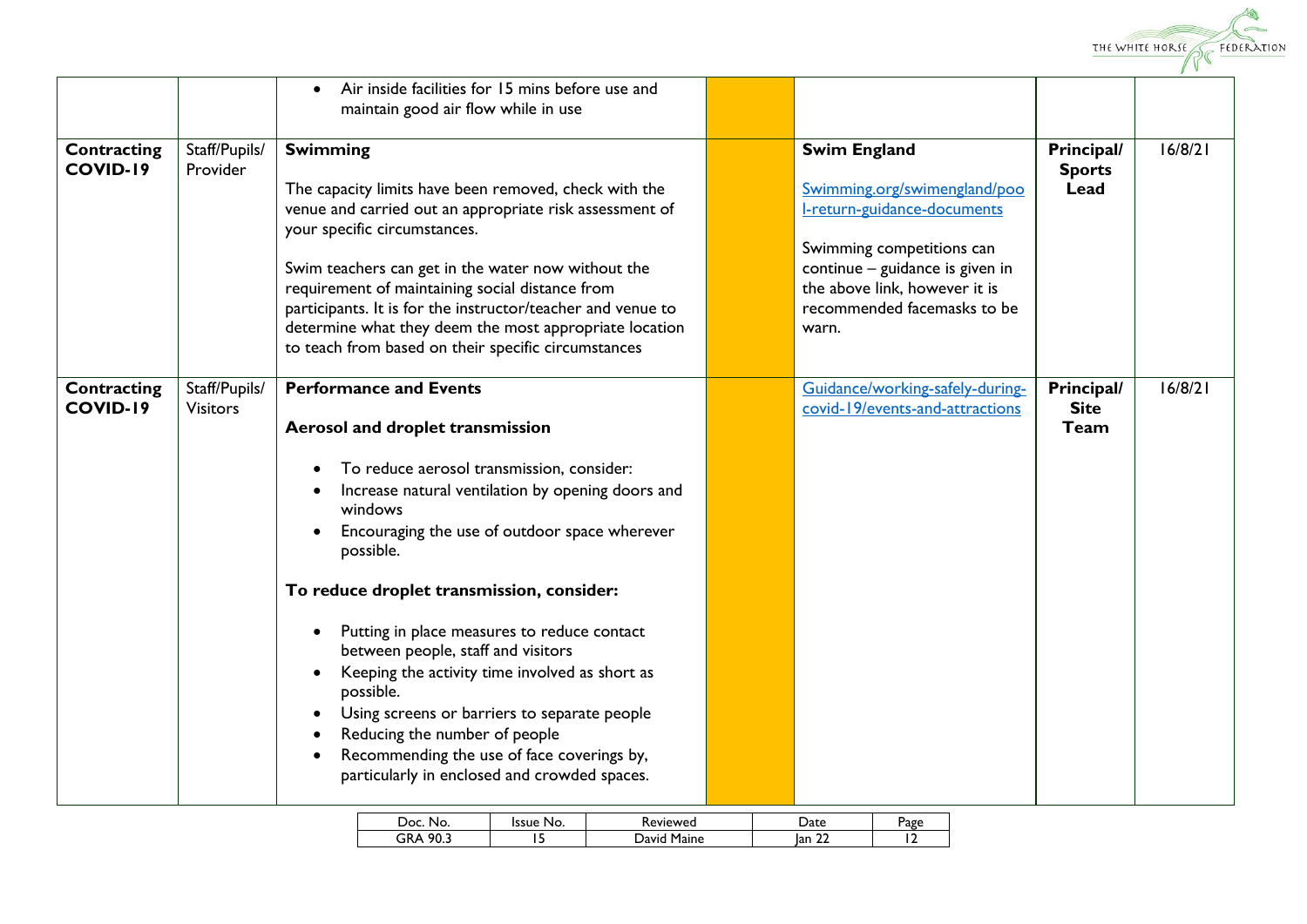

|                                                                                                                                                   |                                 | <b>Surface transmission</b><br>Provide hand sanitiser<br>Maintaining regular cleaning of surfaces, particularly<br>surfaces that people touch regularly.                                                                                        |                                    |                        |                                                                                                                                         |                                                        |          |
|---------------------------------------------------------------------------------------------------------------------------------------------------|---------------------------------|-------------------------------------------------------------------------------------------------------------------------------------------------------------------------------------------------------------------------------------------------|------------------------------------|------------------------|-----------------------------------------------------------------------------------------------------------------------------------------|--------------------------------------------------------|----------|
|                                                                                                                                                   |                                 | Providing additional handwashing facilities                                                                                                                                                                                                     |                                    |                        |                                                                                                                                         |                                                        |          |
| Communica<br>tion of<br>controls                                                                                                                  | Pupil/Staff/<br><b>Visitors</b> | <b>Communication of controls:</b><br>Staff to receive a copy of the risk assessment and briefed<br>on local controls as they are updated<br>Pupil control measures to be briefed to pupils regarding<br>good hygiene and distancing             |                                    | M                      | Principal to brief as new<br>controls are<br>introduced/removed                                                                         | Principal                                              | On going |
| Wellbeing                                                                                                                                         | Staff/Pupils                    | Supporting staff and pupils wellbeing<br>The Department for Education provides support for both<br>pupil and staff wellbeing in the current situation.<br>Staff also have access to Care First<br>Staff to inform the Principal of any concerns |                                    | M                      | Visit the Government Web site<br>for support links<br>Mental-health-and-wellbeing-<br>support-in-schools-and-colleges                   | Principal                                              | On going |
| Date of original<br><b>Assessment: March 2020</b>                                                                                                 |                                 | Date of this<br><b>Assessment: Jan 22</b>                                                                                                                                                                                                       | <b>Review</b><br><b>March 2022</b> |                        | <b>Reference:</b><br><b>GRA 90.3 VI5C</b>                                                                                               | <b>Name of Assessors:</b><br><b>Principal - A Cush</b> |          |
| Overall Risk Rating (H, M L): The risk rating for the overall<br>risk is Medium due to the nature of the virus and the<br>potential consequences. |                                 | Managers signature:                                                                                                                                                                                                                             |                                    |                        |                                                                                                                                         |                                                        |          |
| <b>RESIDUAL RISK RATING</b>                                                                                                                       |                                 |                                                                                                                                                                                                                                                 |                                    | <b>ACTION REQUIRED</b> |                                                                                                                                         |                                                        |          |
| HIGH (H) Strong likelihood of fatality / serious injury occurring                                                                                 |                                 |                                                                                                                                                                                                                                                 |                                    |                        | The activity must not take place at all.<br>You must identify further controls to reduce the risk rating.                               |                                                        |          |
|                                                                                                                                                   |                                 | Medium (M) Possibility of fatality/serious injury occurring                                                                                                                                                                                     |                                    |                        | You must identify controls to reduce the risk rating.<br>If it is not possible to lower risk further you will need to consider the risk |                                                        |          |

| Doc.<br>No. | ssue<br>No. | <b>Reviewed</b> | )ate                | Page |
|-------------|-------------|-----------------|---------------------|------|
| 90.3<br>GRA |             | Maine<br>avio   | $\sim$<br>lan<br>∸∸ |      |